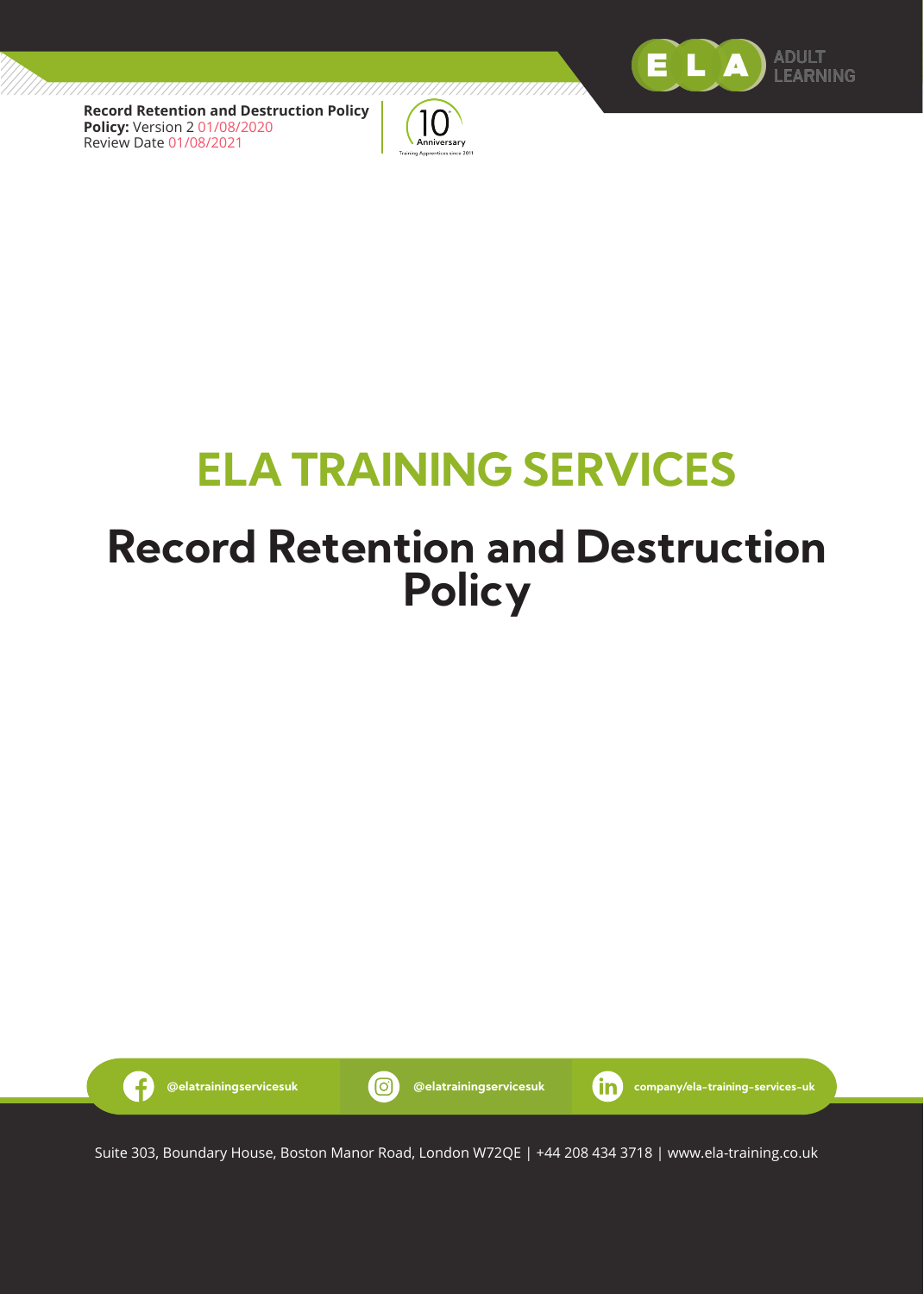



## **RECORD RETENTION AND DESTRUCTION POLICY**

#### **1) Purpose**

The purpose of this Policy is to ensure that necessary records and documents of the ELA Training Services are adequately protected and maintained and to ensure that records that are no longer needed by ELA Training Services or are of no value are discarded at the proper time. This Policy is also for the purpose of aiding employees of the Company in understanding their obligations in retaining electronic documents - including e-mail, Web files, text files, sound and movie files, PDF documents, and all Microsoft Office or other formatted files.

#### **2) Policy**

This Policy represents the ELA Training Services policy regarding the retention and disposal of records and the retention and disposal of electronic documents.

#### **3) Administration**

Æ

Attached as Appendix A is a Record Retention Schedule that is approved as the initial maintenance,retention and disposal schedule for physical records of ELA Training Services and the retention and disposalschedule of electronic documents. The Finance Officer (the "Administrator") is the officer in charge of the administration of this Policy and the implementation of processes and procedures to ensure that the Record Retention Schedule is followed. The Administrator is also authorized to: make modifications to the Record Retention Schedule from time to time to ensure that it is in compliance with local, state and federal laws and includes the appropriate document and record categories for ELA Training Services.; monitor local, state and federal laws affecting record retention; annually review the record retention and disposal program; and monitor compliance with this Policy.

#### **4) Suspension of Record Disposal in Event of Litigation or Claims**

In the event the Company is served with any subpoena or request for documents or any employee becomes aware of a governmental investigation or audit concerning ELA Training Services. or the commencement of any litigation against or concerning the Company, such employee shall inform the Administrator and any further disposal of documents shall be suspended until shall time as the Administrator, with the advice of counsel, determines otherwise. The Administrator shall take such steps as are necessary to promptly inform all staff of any suspension in the further disposal of documents.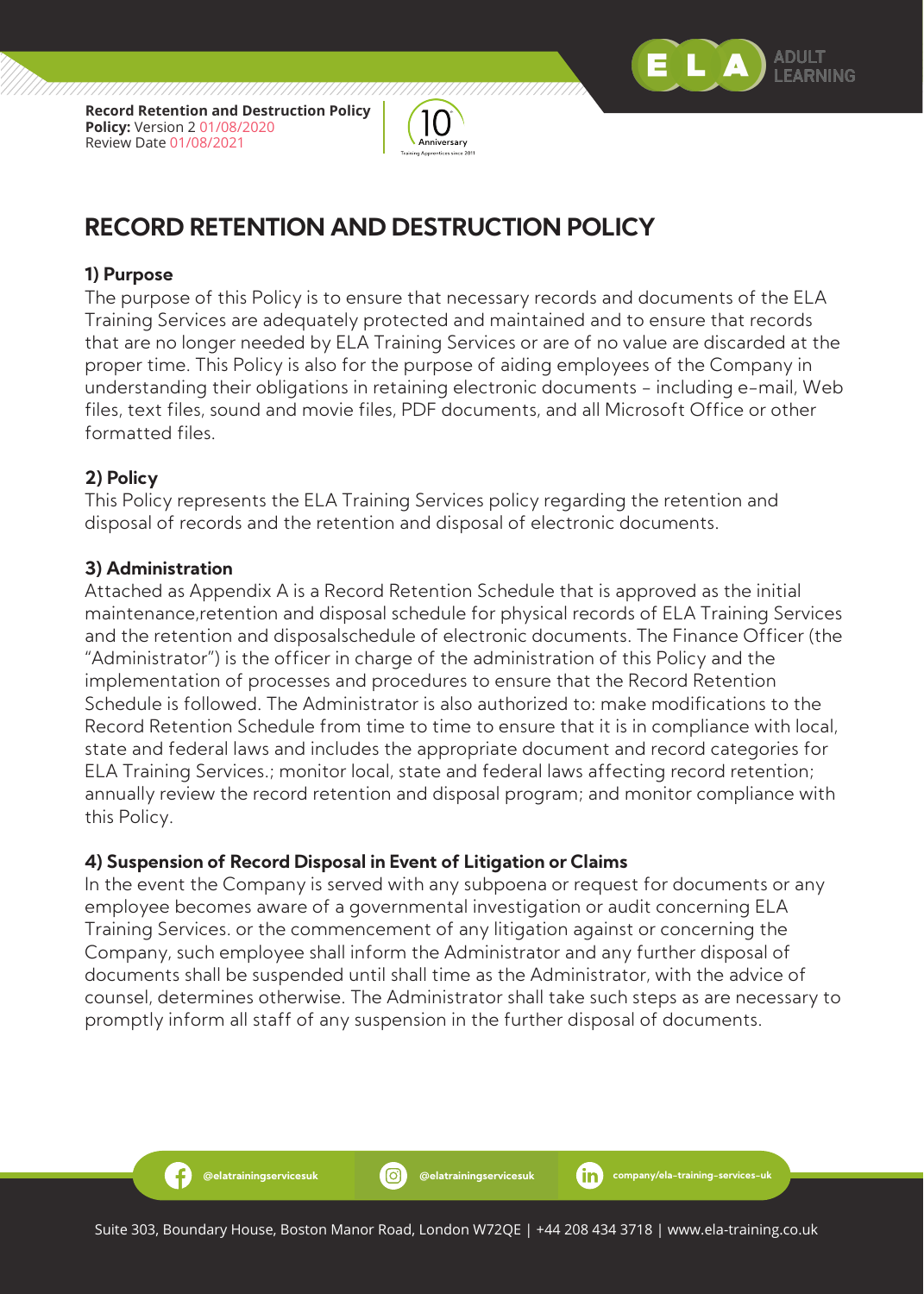



#### **5) Applicability**

This Policy applies to all physical records generated in the course of the Company's operation, including both original documents and reproductions. It does not apply to independent contractor records as we rely upon the governing boards of third party vendors to set appropriate retention policies for their members. It also applies to the electronic documents described above.

This Policy was approved by the Board of Directors of ELA Training Services.

### **APPENDIX A - RECORD RETENTION SCHEDULE**

The Record Retention Schedule is organized as follows:

#### **SECTION TOPIC**

- A. Accounting and Finance
- B. Contracts and Memorandums of Understanding
- C. Corporate Records
- D. Correspondence and Internal Memoranda
- E. Electronic Documents
- F. Legal Files and Papers
- G. Miscellaneous
- H. Personnel Records
- I. Property Records
- J. Tax Records
- K. Contribution Records

#### **A. ACCOUNTING AND FINANCE**

Æ.

Accounts Payable ledgers and schedules **7** years Accounts Receivable ledgers and schedules 7 years Annual Audit Reports and Financial Statements Permanent Annual Audit Records, including work papers and other 7 years after completion documents that relate to the audit documents that relate to the audit Annual Plans and Budgets 2 years 2 years Bank Statements and Canceled Checks **7** years Employee Expense Reports 7 years General Ledgers Permanent Interim Financial Statements **7** years Notes Receivable ledgers and schedules 7 years Investment Records 7 years after sale of

#### **Record Type Retention Period**

investment

Internal Audit work papers and findings The Manuscript of Tyears after completion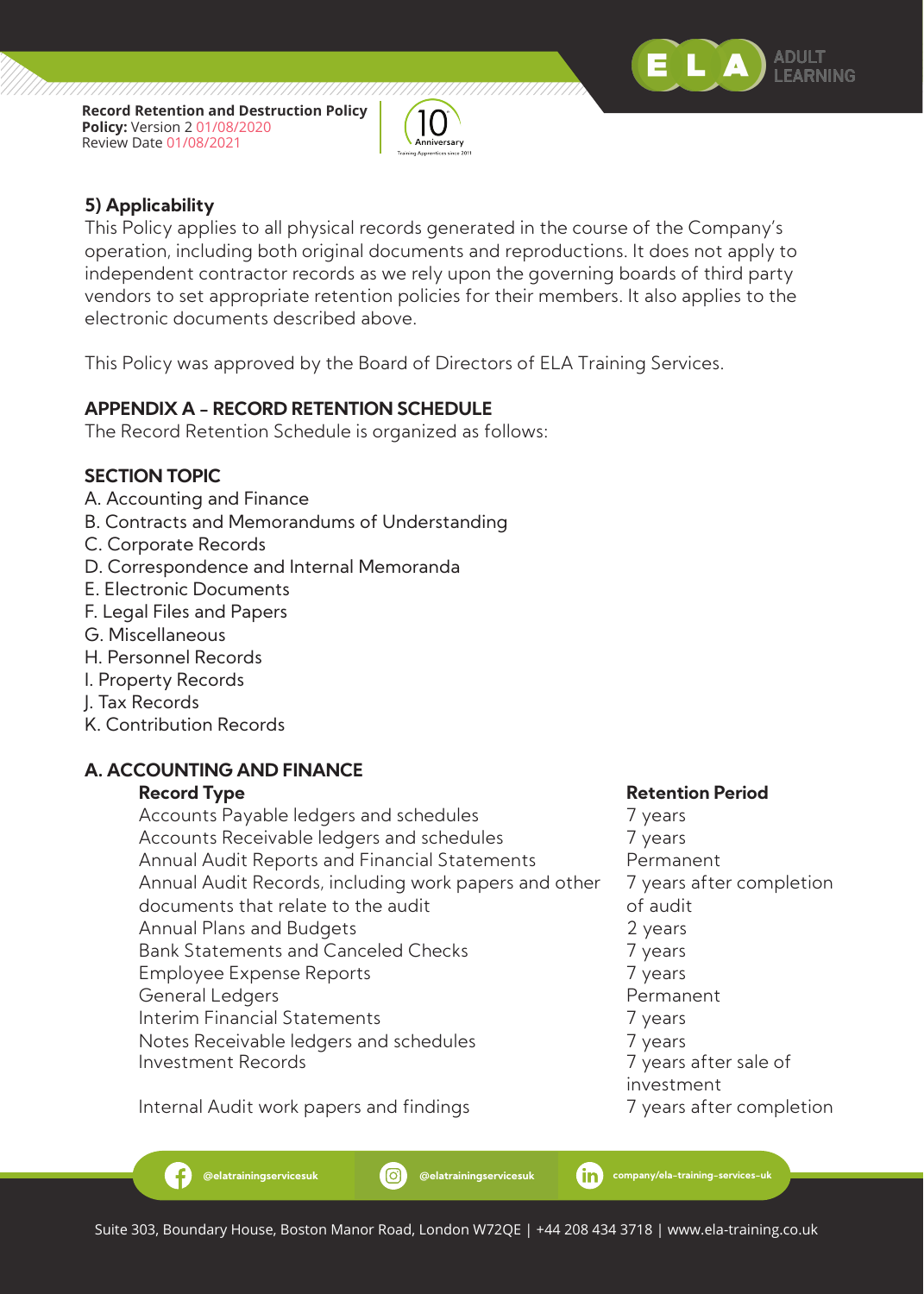



### **B. CONTRACTS**

Contracts and Related Correspondence (including any proposal that resulted in the contract and all **7** years after expiration other supportive documentation) and the content or termination

### **C. CORPORATE RECORDS**

Corporate Records (minute books, signed minutes of the Board and all committees, corporate seals, articles Permanent of incorporation, bylaws, annual corporate reports)

Licenses and Permits Permanent

#### Memorandums of Understanding Permanent

### **D. CORRESPONDENCE AND INTERNAL MEMORANDA**

**General Principle:** Most correspondence and internal memoranda should be retained for the same period as the document they pertain to or support. For instance, a letter pertaining to a particular contract would be retained as long as the contract (7 years after expiration). It is recommended that records that support a particular project be kept with the project and take on the retention time of that particular project file.

Correspondence or memoranda that do not pertain to documents having a prescribed retention period should generally be discarded sooner. These may be divided into two general categories:

1. Those pertaining to routine matters and having no significant, lasting consequences should be discarded within two years. Some examples include:

• Routine letters and notes that require no acknowledgment or follow-up, such as notes of appreciation, congratulations, letters of transmittal, and plans for meetings.

• Form letters that require no follow-up.

• Letters of general inquiry and replies that complete a cycle of correspondence.

• Letters or complaints requesting specific action that have no further value after changes are made or action taken (such as name or address change).

• Other letters of inconsequential subject matter or that definitely close correspondence to which no further reference will be necessary.

• Chronological correspondence files.

**@elatrainingservicesuk @elatrainingservicesuk company/ela-training-services-uk**

### **Record Type Retention Period**

#### **Record Type Retention Period**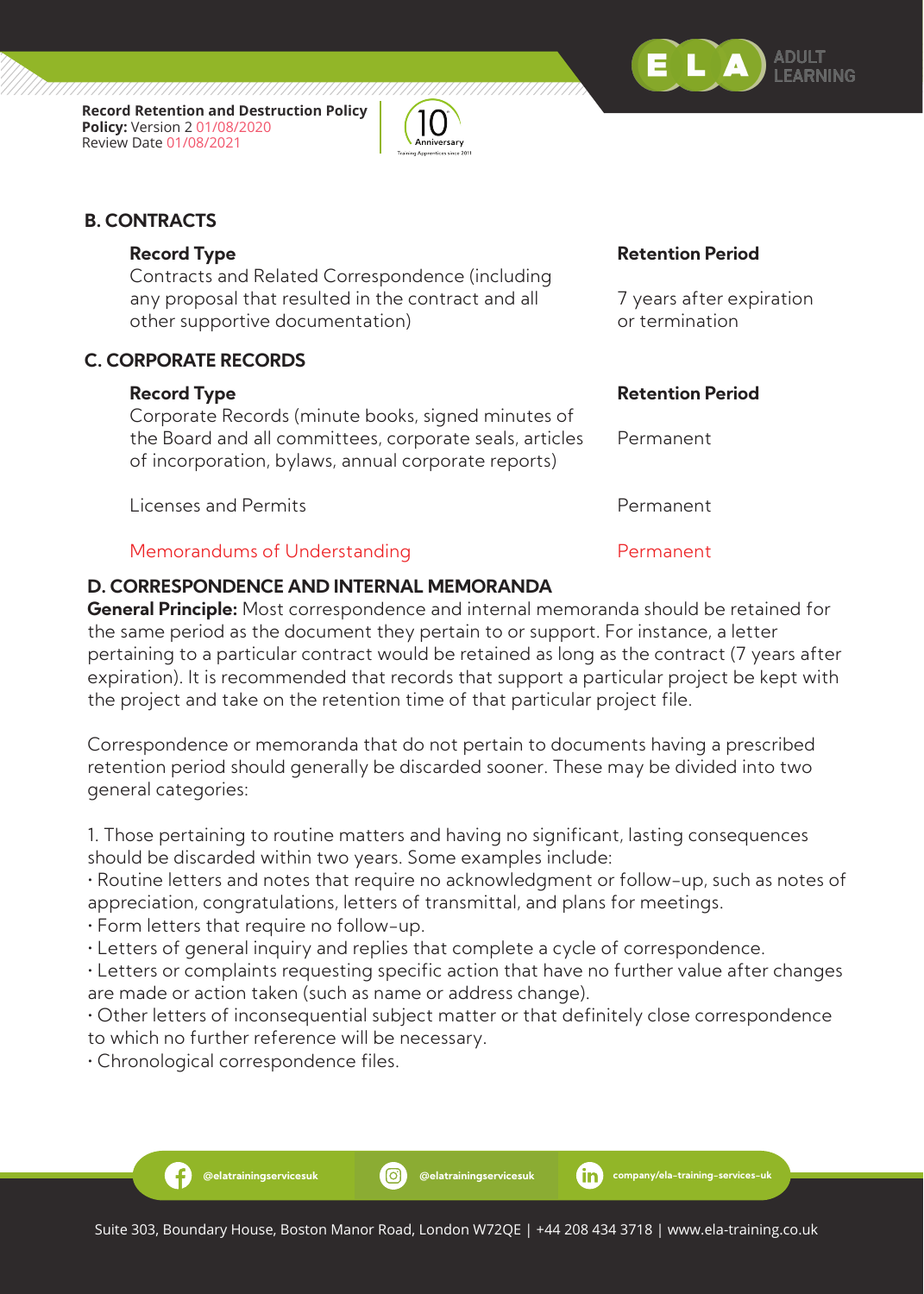

Please note that copies of interoffice correspondence and documents where a copy will be in the originating department file should be read and destroyed, unless that information provides reference to or direction to other documents and must be kept for project traceability.

ADI II T FARNING

2. Those pertaining to non-routine matters or having significant lasting consequences should generally be retained permanently.

### **E. ELECTRONIC DOCUMENTS**

**1. Electronic Mail:** Not all email needs to be retained, depending on the subject matter. • Staff will strive to keep all but an insignificant minority of their e-mail related to business issues.

• Staff will not store or transfer ELA Training Services related e-mail on non-work-related computers except as necessary or appropriate for Company purposes.

• Staff will take care not to send confidential/proprietary Company information to outside sources.

• Any e-mail staff deems vital to the performance of their job should be copied to the staff's thumb drive.

**2. Electronic Documents:** including Microsoft Office Suite and PDF files. Retention also depends on the subject matter.

**• PDF documents** – The length of time that a PDF file should be retained should be based upon the content of the file and the category under the various sections of this policy. The maximum period that a PDF file should be retained is 6 years. PDF files the employee deems vital to the performance of his or her job should be printed and stored in the employee's workspace.

**• Text/formatted files** - Staff will conduct annual reviews of all text/formatted files (e.g., Microsoft Word documents) and will delete all those they consider unnecessary or outdated. After five years, all text files will be deleted from the network and the staff's desktop/laptop. Text/formatted files the staff deems vital to the performance of their job should be printed and stored in the staff's workspace.

#### **3. Web Page Files: Internet Cookies**

**• All workstations:** Internet Explorer should be scheduled to delete Internet cookies once per month.

ELA Training Services does not automatically delete electronic files beyond the dates specified in this Policy. It is the responsibility of all staff to adhere to the guidelines specified in this policy.

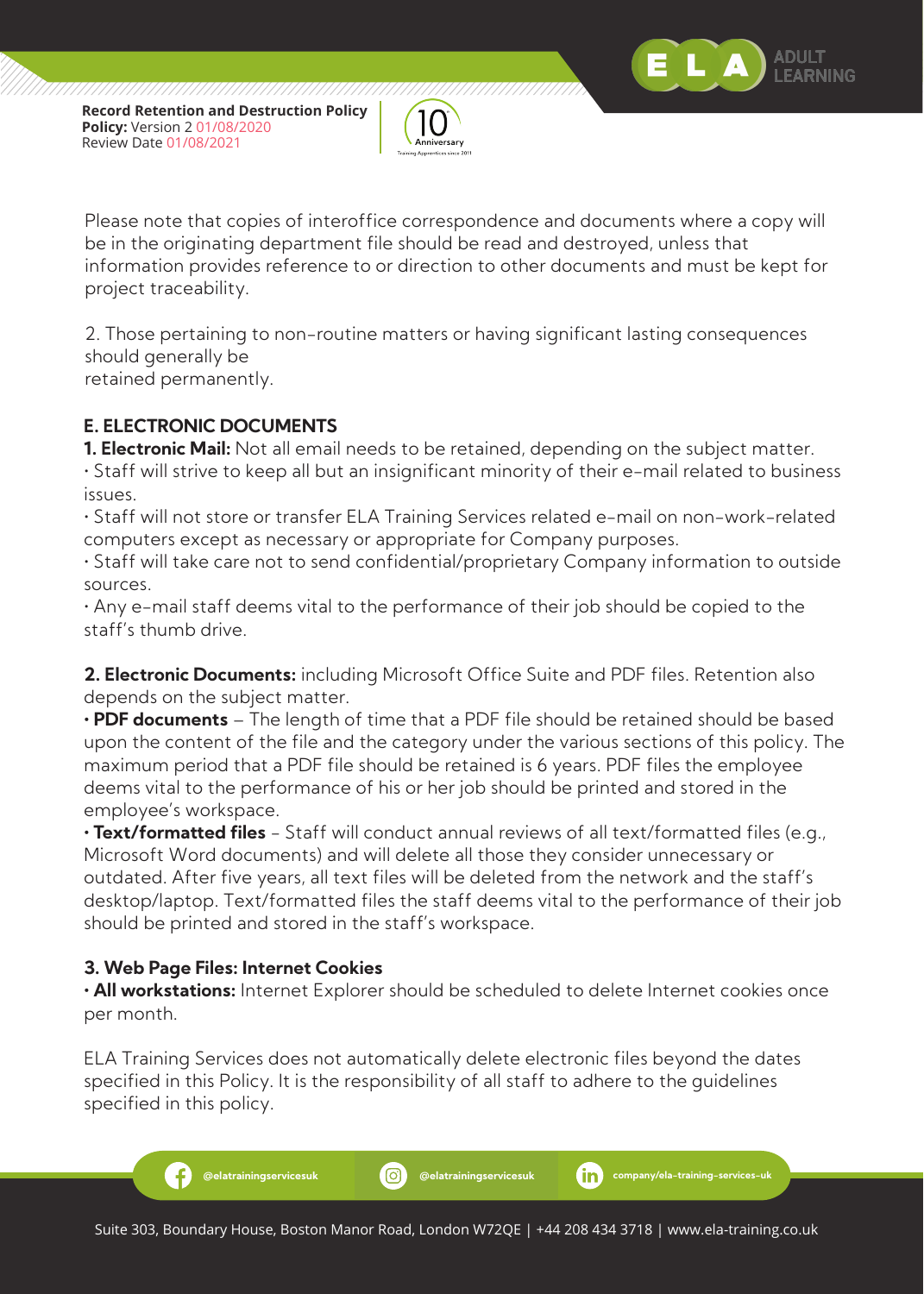





Legal Memoranda and Opinions 10 years after close of (including all subject matter files) matter Litigation Files 10 year after expiration

Court Orders **Permanent** Requests for Departure from Records Retention Plan 10 years

### **F. LEGAL FILES AND PAPERS**

Consultant's Reports 2 years Material of Historical Value (including pictures, Permanent publications) Policy and Procedures Manuals – Original Current version with

Policy and Procedures Manuals - Copies The Retain current version

Annual Reports **Permanent** 

#### **H. PERSONNEL RECORDS**

Employee Personnel Records (including individual attendance records, application forms, job or status change records, performance evaluations, termination 6 years after separation papers, withholding information, garnishments, test results, training and qualification records)

Employment Contracts – Individual and Translater separation

#### **Record Type Retention Period**

 of appeals or time for filing appeals

#### **Record Type Retention Period**

 revision history only and the contract of the contract of the contract of the contract of the contract of the contract of the c

#### **Record Type Retention Period**

-9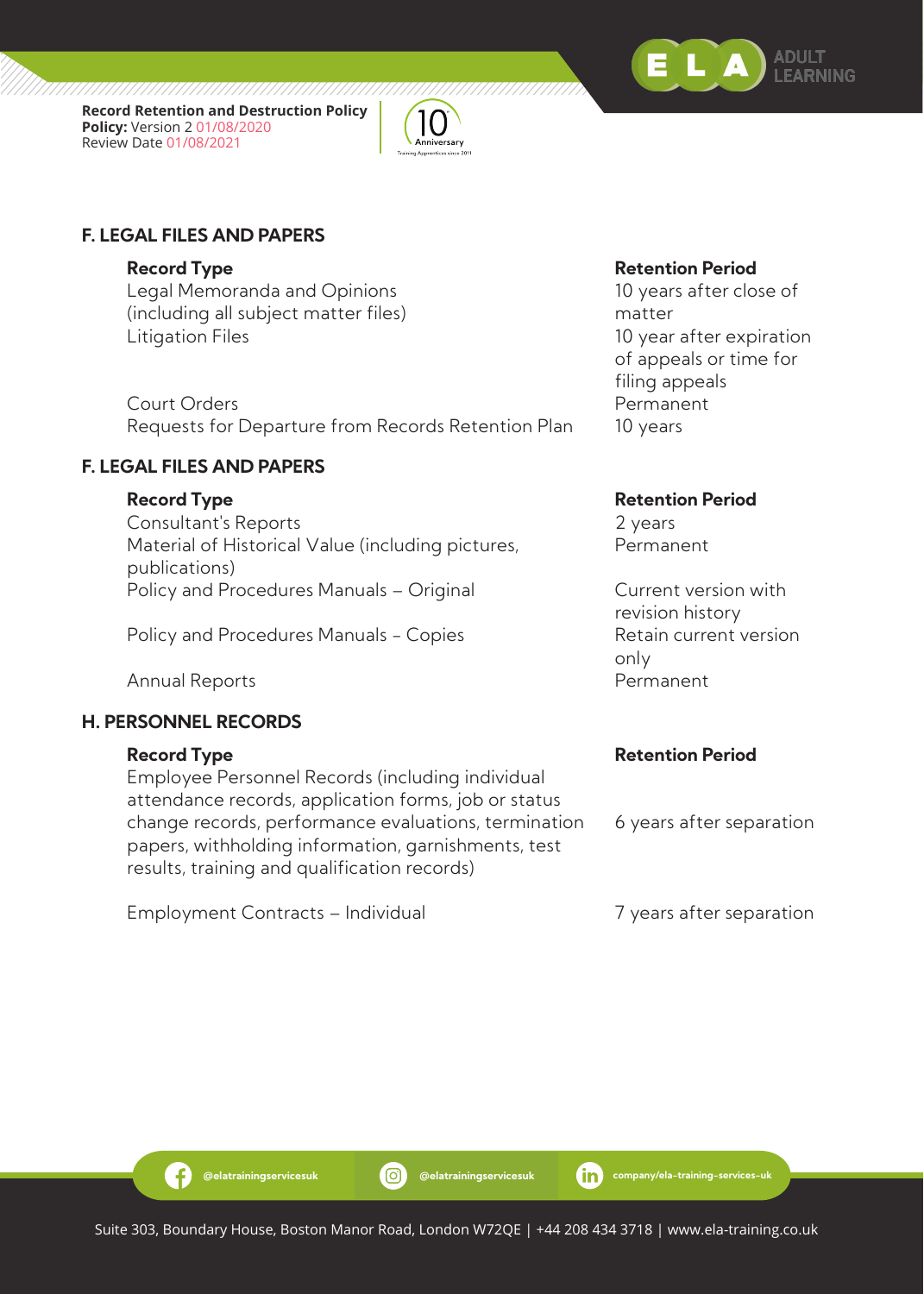



#### **I. PROPERTY RECORDS**

Correspondence, Property Deeds, Assessments, Licenses, Rights of Way **Permanent** 

Original Purchase/Sale/Lease Agreement Permanent

Property Insurance Policies **Permanent** 

### **I. PROPERTY RECORDS**

B

**General Principle:** ELA Training Services must keep books of account or records as are sufficient to establish amount of gross income, deductions, credits, or other matters required to be shown in any such return.

These documents and records shall be kept for as long as the contents thereof may become material in the administration of federal, state, and local income, franchise, and property tax laws.

| <b>Record Type</b><br>Tax-Exemption Documents  | <b>Retention Period</b> |
|------------------------------------------------|-------------------------|
| and Related Correspondence                     | Permanent               |
| <b>IRS</b> Rulings                             | Permanent               |
| Excise Tax Records                             | 7 years                 |
| Tax Bills, Receipts, Statements                | 7 years                 |
| Tax Returns - Income, Franchise, Property      | Permanent               |
| Tax Workpaper Packages - Originals             | 7 years                 |
| Sales/Use Tax Records                          | 7 years                 |
| Annual Information Returns - Federal and State | Permanent               |
| <b>IRS</b> or other Government Audit Records   | Permanent               |

#### **Record Type Retention Period**

Suite 303, Boundary House, Boston Manor Road, London W72QE | +44 208 434 3718 | www.ela-training.co.uk